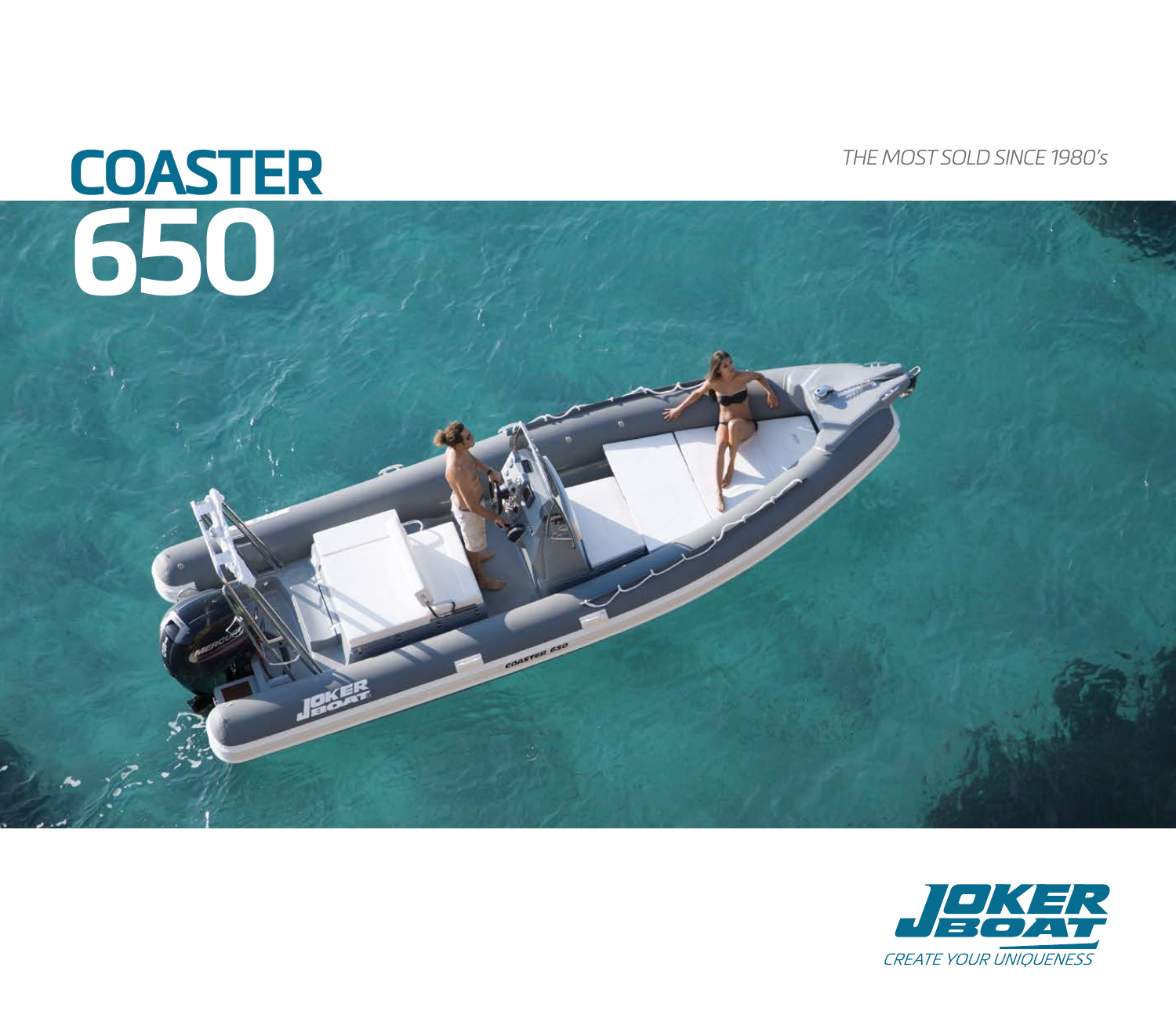

### **fun without a doubt**

Born to follow you everywhere, trailerable, stable and easy to drive. Once in the water the COASTER series inflatables will amaze you with their performance. Essential, concrete and capable of performances at the top of the category; they'll amaze you even in the most difficult conditions.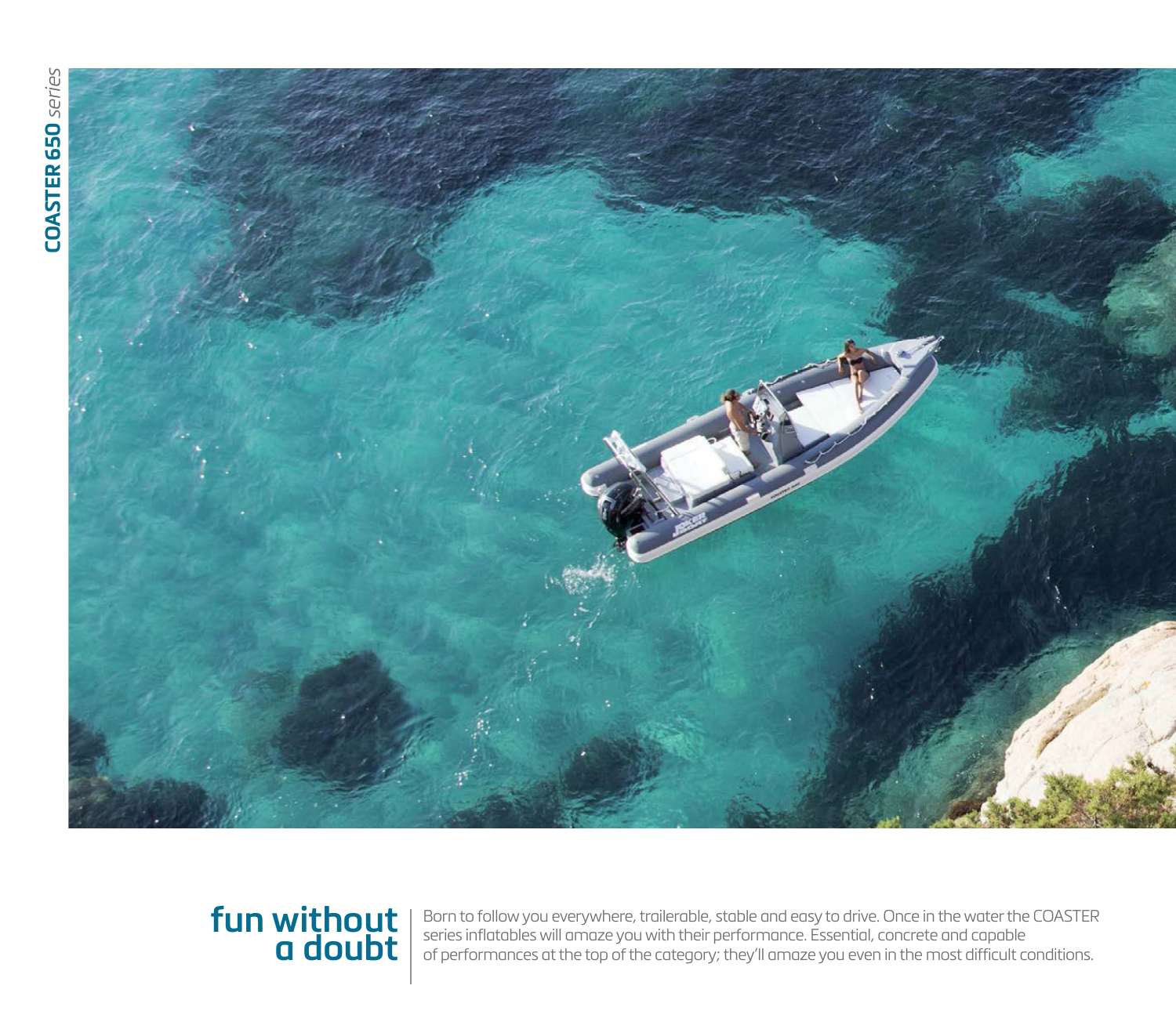

#### **For leisure**

The Coaster 650 is a spectacular leisure boat. Its legendary hull and functional and spacious deck guarantee fun and comfort for all people on board. The console has enough space for any type of on-board instrumentation. The stern and the bow give ample space to sunbathing and storage of materials. With the installation of a comfortable bimini, you will also find the best solution for a relaxing day in the middle of the sea.

#### **For fishing**

The Coster 650 has proved, over the years, one of the choices of professional and nonprofessional fishermen. Thanks to this success Joker Boat has decided to launch a model based on its hull with a deck entirely dedicated to fishing: the Coaster 650 Barracuda.

#### **For the work**

Its great manoeuvrability, the design of the hull and the deck space, transform the image of the Coaster 650 from a normal pleasure boat in a work boat for all uses. As regards the OPEN version, it is possible to request it in different configurations: for the transport of people, for port management, for the transport of objects and much more.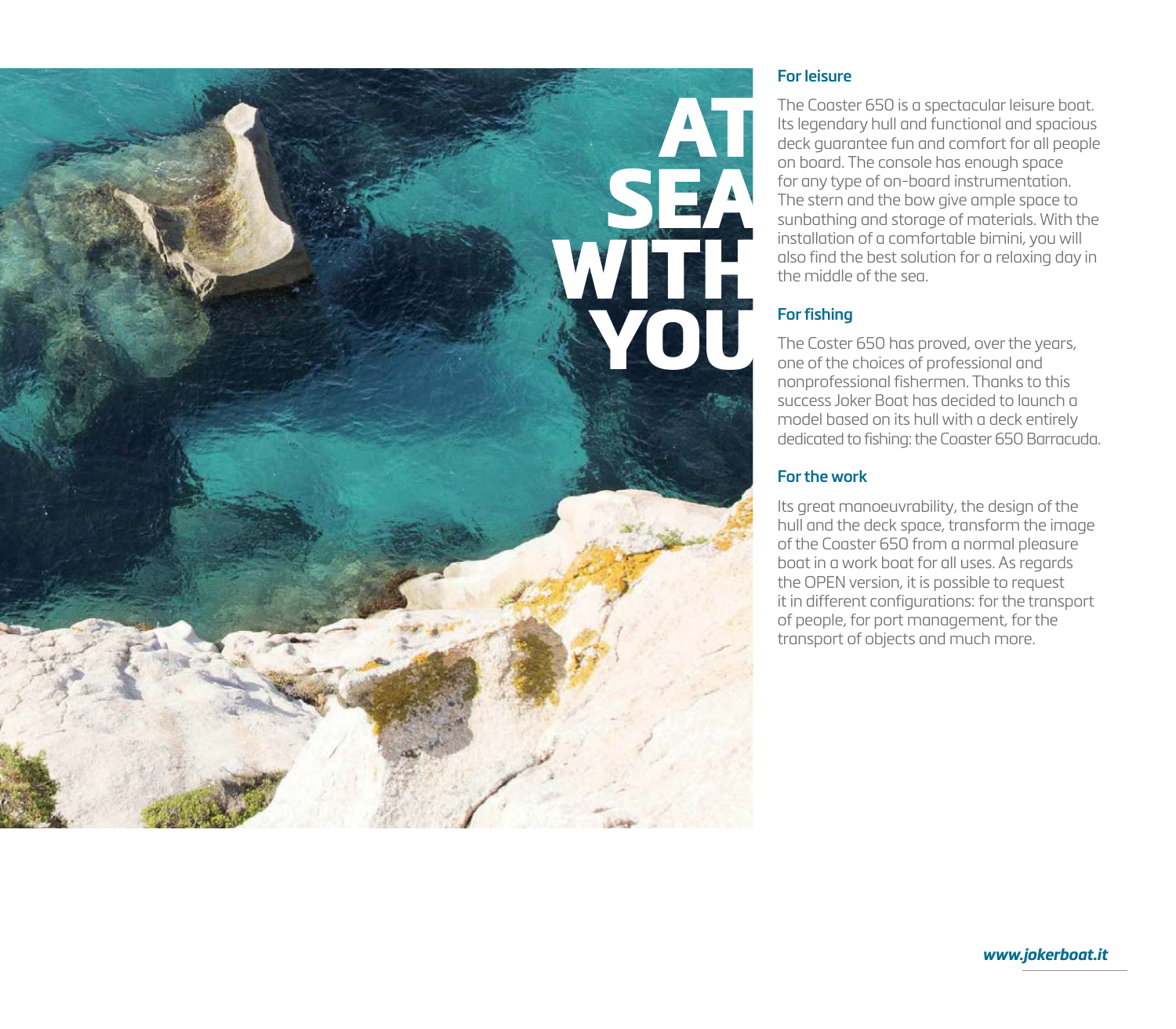## **boat equipment**





The bow is characterised by a *long sundeck*  composed of two cushions, one of which is slightly raised to facilitate the ascent from the nose.



Below are *two peaks* that exploit the full depth of the hull, one for stowage of the anchor and chain and the other for various materials.



*A large bow nose* with two side bollards and a stainless steel anchor housing is designed for the installation of an electric windlass.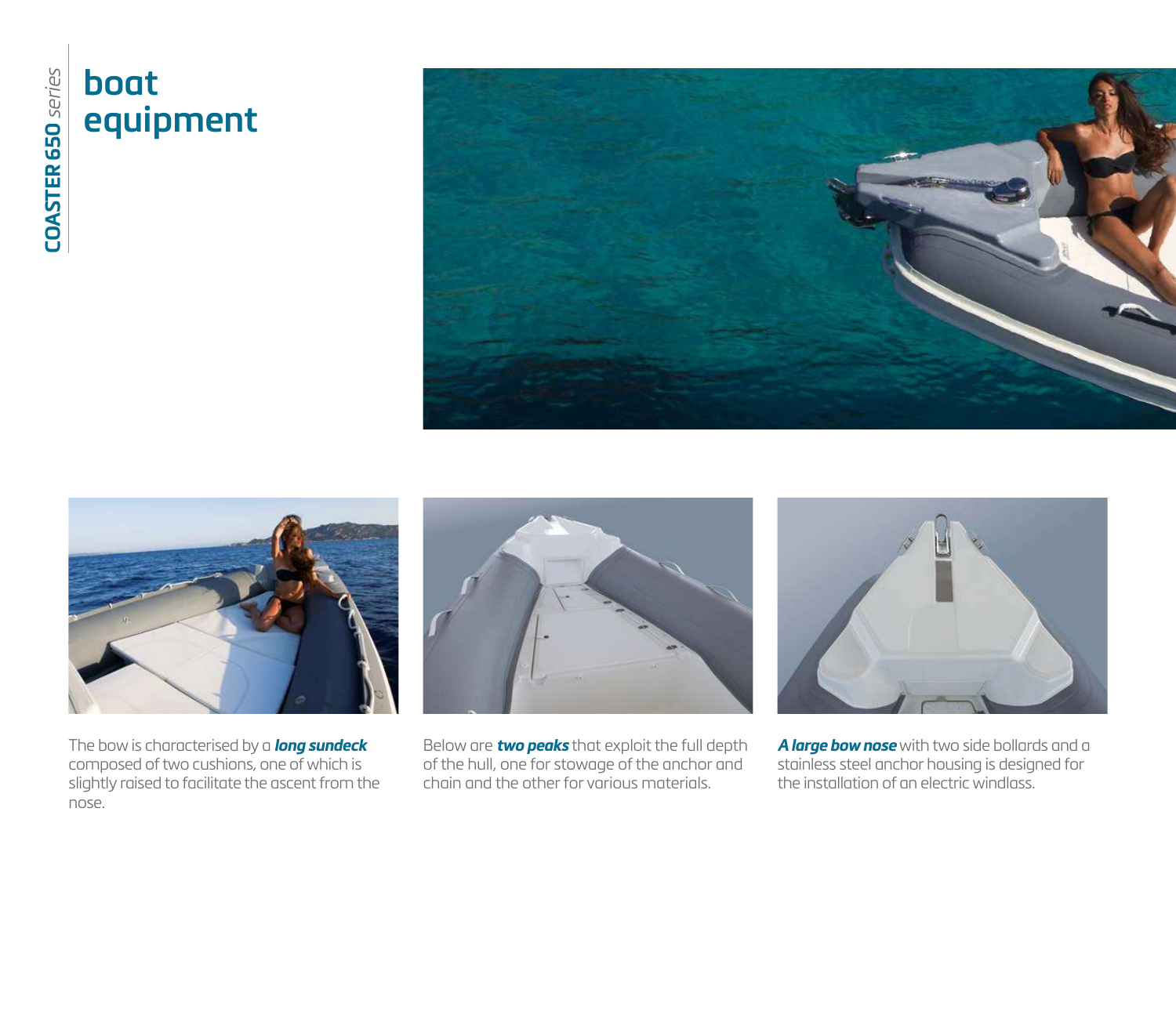



As in all Coaster, *the console is positioned laterally* on the right side of the boat but with a central guide, leaves ample space on the left side allowing a wider and easier passage from stern to bow. The console is designed to allow the installation of one or more screens.



*The windshield* with a stainless steel handrail protects and give security to the captain and his guests.



A *compartment in teak* provides a safe place to protect small objects. An easy inspection is on the side of the console for maintenance of the on-board instrumentation.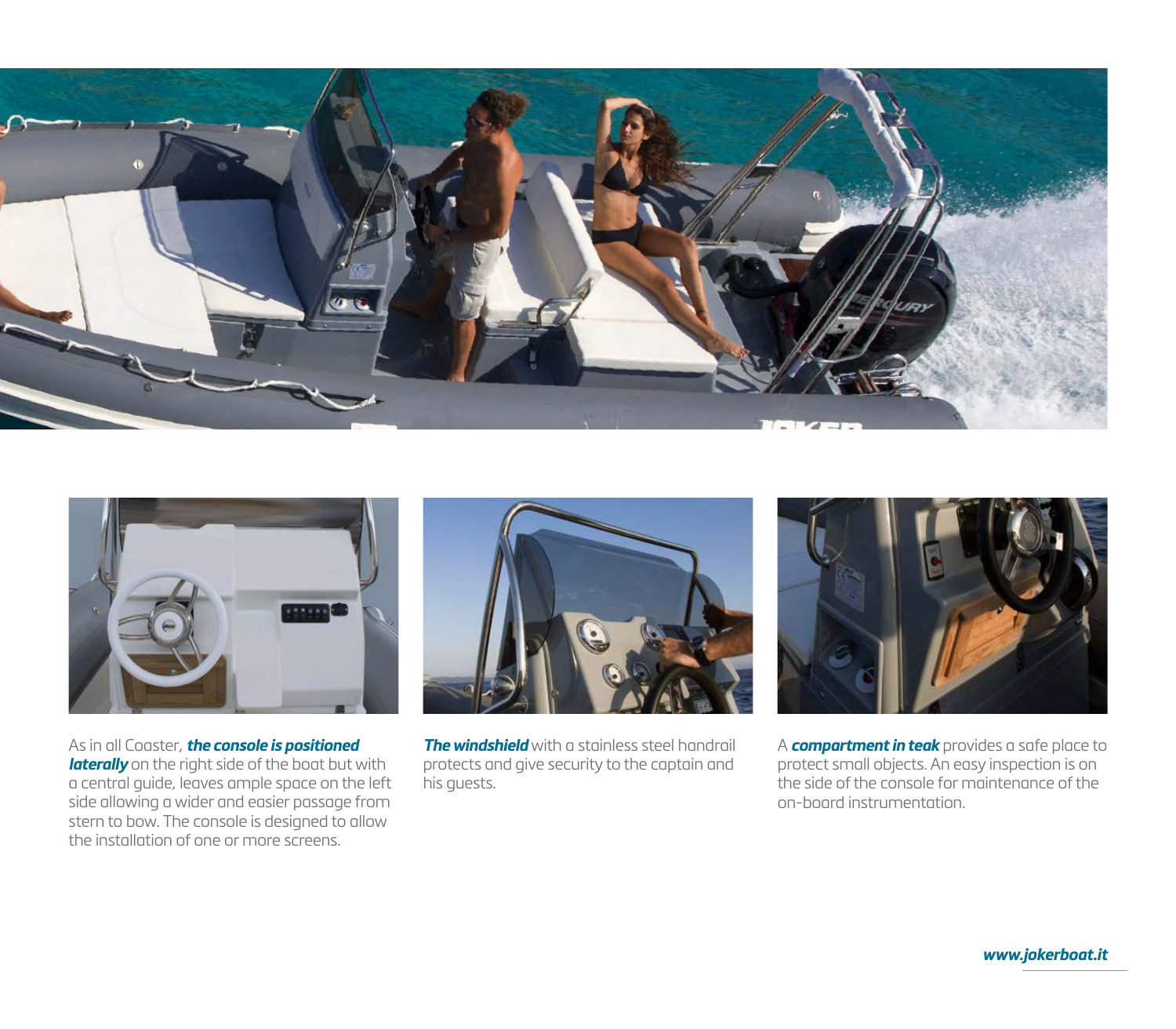# **boat equipment**







The hull of the Coaster 650 is much appreciated for its tightness and softness that make it a flexible boat for both fun and work. Pleasant to maneuver even with impervious sea and with engines ranging from 100HP (minimum) to 200HP. The extreme stern allows you to install *two additional fiberglass panels* with teak inserts and is equipped with lifting hooks installed on the transom. A small locker provides additional storage space for ropes and fenders.

With it's stainless steel folding backrest covered by a padded cushion, *the captain's seat* turns into a large sunbathing area, optimising the cockpit to the maximum.



Under the seat *a locker for stowage of various materials* complements the stern.The back cushion is divided into two parts: the main cushion (fixed) and a side cushion (removable) which guarantees a comfortable passage without walking on the cushions.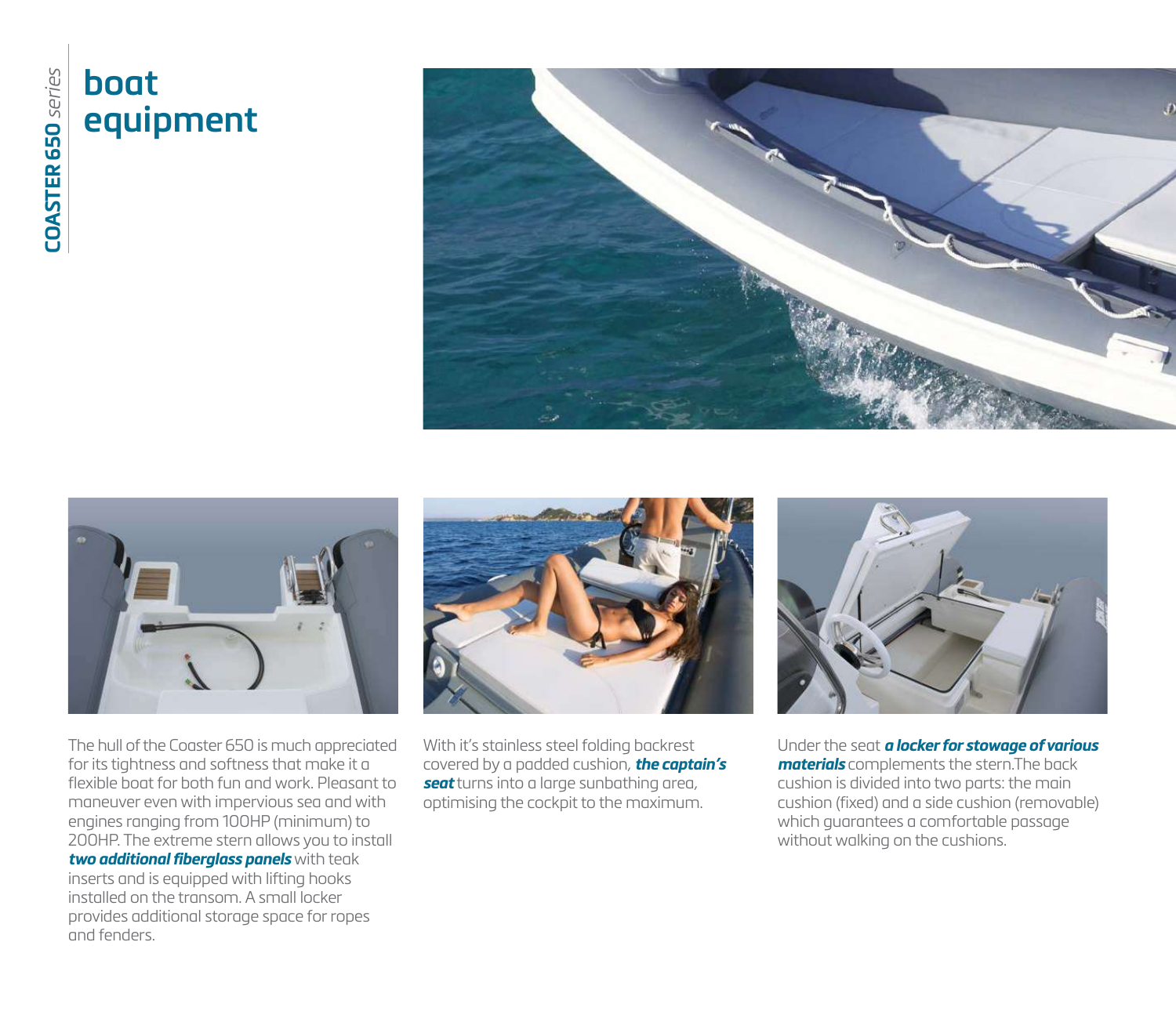



*The extreme stern* has a compartment suitable for stowage of mooring lines or of the stern anchor.

*www.jokerboat.it*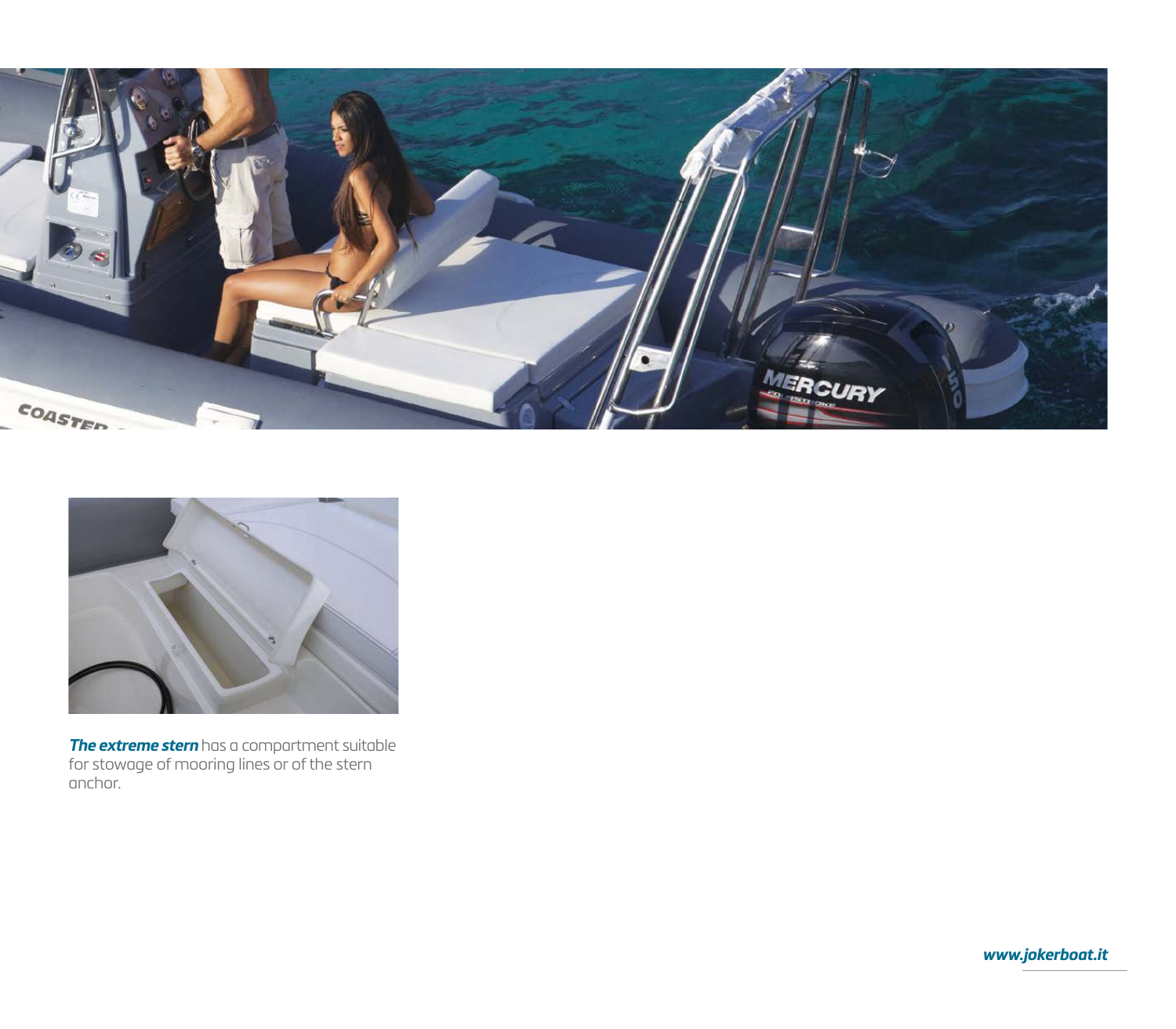### **equipment and technical data**



#### **Standard equipment**

- Console with windshield Repairing kit
- 
- 
- 
- Large bow nose for electric windlass Utilities panel (various functions)

Oar

Fuel tank Lt. 135 Fuel tank Lt. 135

Hydraulic steering entity of the Stainless steel handrail

Inflator User's Manual + CE Certification

#### **Technical specifications**

| 148 Kw (200 HP) |
|-----------------|
|                 |
|                 |
|                 |
|                 |
|                 |
|                 |
|                 |

#### **Optional equipment**

| Air pressure gauge                           |
|----------------------------------------------|
| Aft fiberglass platforms + ladder            |
| Bimini top                                   |
| Boat cover                                   |
| Console cover                                |
| Electric windlass with anchor and chain      |
| Fridge Lt. 35                                |
| l adder                                      |
| Rollbar INOX $\varnothing$ 40 mm (no lights) |
| Sundeck extension + cushion                  |
| Tenk deck                                    |
| Water tank I t. 50                           |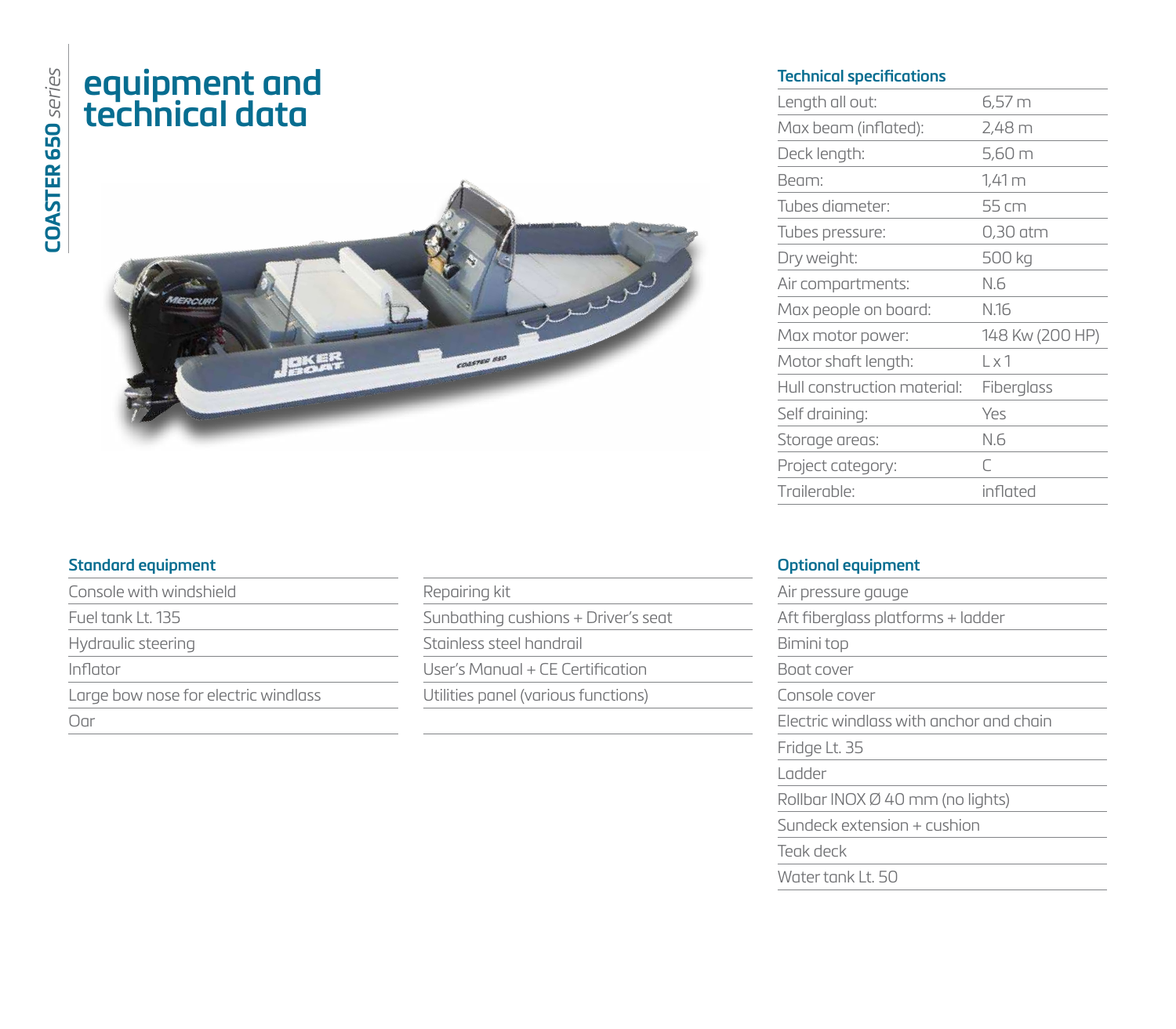### **colors chart guide**



#### **Cushions materials**





















Nocciola Champagne Silver Perla Daffodil Bronzo Mela Diamante Brown tweed Dolmen Dove

Royal Menir

**Rope or handles Fiberglass**











#### **Teak floor**



#### **Bimini**

Bimini colors are determined accoding to the cushion's colors.